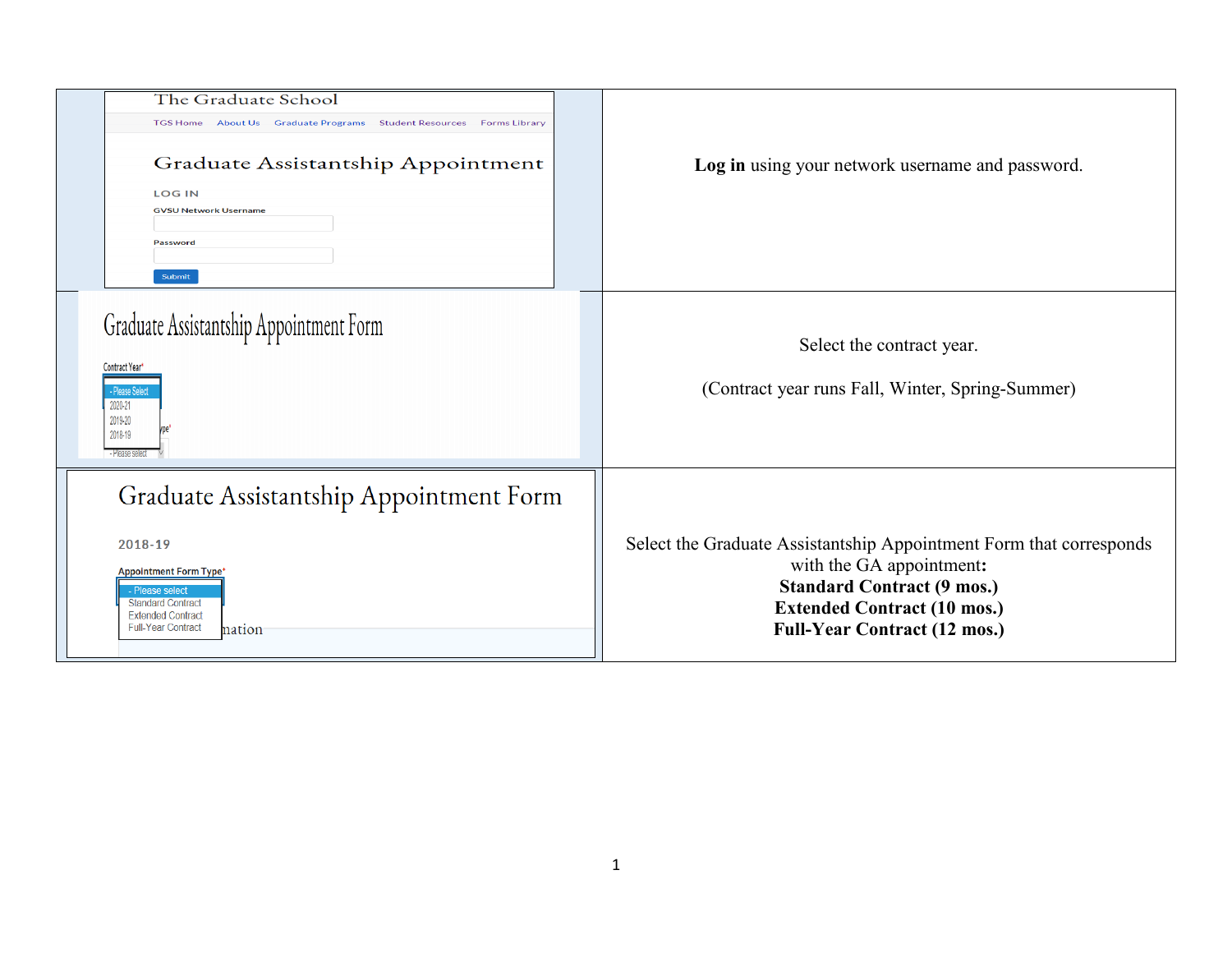| Student Information<br>First Name*                                                                                                                                                                                                                                                                                                    | Last Name*                           | G-Number*                                                                                           | <b>GVSU Email*</b> | Fill in the student's First Name, Last Name, G-Number. GVSU Email<br>must be GVSU <i>student</i> email address, not faculty/staff or external email<br>account.                                                                                                                                                                                                                                                                                                                                                                                                                                                                                                                                                            |
|---------------------------------------------------------------------------------------------------------------------------------------------------------------------------------------------------------------------------------------------------------------------------------------------------------------------------------------|--------------------------------------|-----------------------------------------------------------------------------------------------------|--------------------|----------------------------------------------------------------------------------------------------------------------------------------------------------------------------------------------------------------------------------------------------------------------------------------------------------------------------------------------------------------------------------------------------------------------------------------------------------------------------------------------------------------------------------------------------------------------------------------------------------------------------------------------------------------------------------------------------------------------------|
|                                                                                                                                                                                                                                                                                                                                       |                                      | <b>GXXXXXXXX</b>                                                                                    |                    | Select student's Degree Program from drop-down menu. Admission<br>Date can be approximate.                                                                                                                                                                                                                                                                                                                                                                                                                                                                                                                                                                                                                                 |
| Degree Program*<br>- Please select<br>$\vee$                                                                                                                                                                                                                                                                                          | <b>Admission Date*</b><br>mm/dd/yyyy | <b>Position Title*</b>                                                                              |                    | <b>Position Title</b> should be specific to the position/project, e.g. "English 495"<br>Teaching Assistant." Grant-funded and special projects GA titles should<br>include the funding source and keywords. E.g. "MDEQ Lower Grand<br>River Project GA," "Health Policy SPGA."                                                                                                                                                                                                                                                                                                                                                                                                                                             |
| Has the student previously held a graduate assistantship at GVSU?*<br>- Please select $\vee$<br>Documents to submit to Student Employment:<br><b>Employment Eligibility Verification I-9</b><br>Federal W-4<br>Michigan W-4<br>Michigan Cities W-4 for Grand Rapids, Walker, Muskegon, Detroit<br><b>Direct Deposit Authorization</b> |                                      | Has the student submitted the following documents to Student Employment?*<br>- Please select $\vee$ |                    | Has the student previously held a graduate assistantship at GVSU?<br>This question helps The Graduate School determine if the GA needs to<br>attend the mandatory New Graduate Assistantship Orientation. Select Yes<br>or No from the dropdown.<br>Has the student submitted the following documents to Student<br><b>Employment?</b><br>Refer to the list of forms to answer Yes or No.<br>If the student has not completed employment forms, refer the link to the<br>student to obtain the forms to complete. The hiring department may assist<br>the student with the I-9 or the student may complete the forms in the<br>Student Employment office, 100 STU. Please do not send the forms to the<br>Graduate School. |
| <b>Position Type*</b><br>- Please select<br>Research<br>Instructional<br>Other                                                                                                                                                                                                                                                        | sponsibilities*                      | Is the position taxable?*<br>- Please select<br>Yes<br><b>No</b>                                    |                    | Select the <b>Position Type</b> that corresponds with the IRS classification<br>given to this GA position's job description by the Graduate School. "Is<br>the position taxable?" will auto-complete based on your selection.                                                                                                                                                                                                                                                                                                                                                                                                                                                                                              |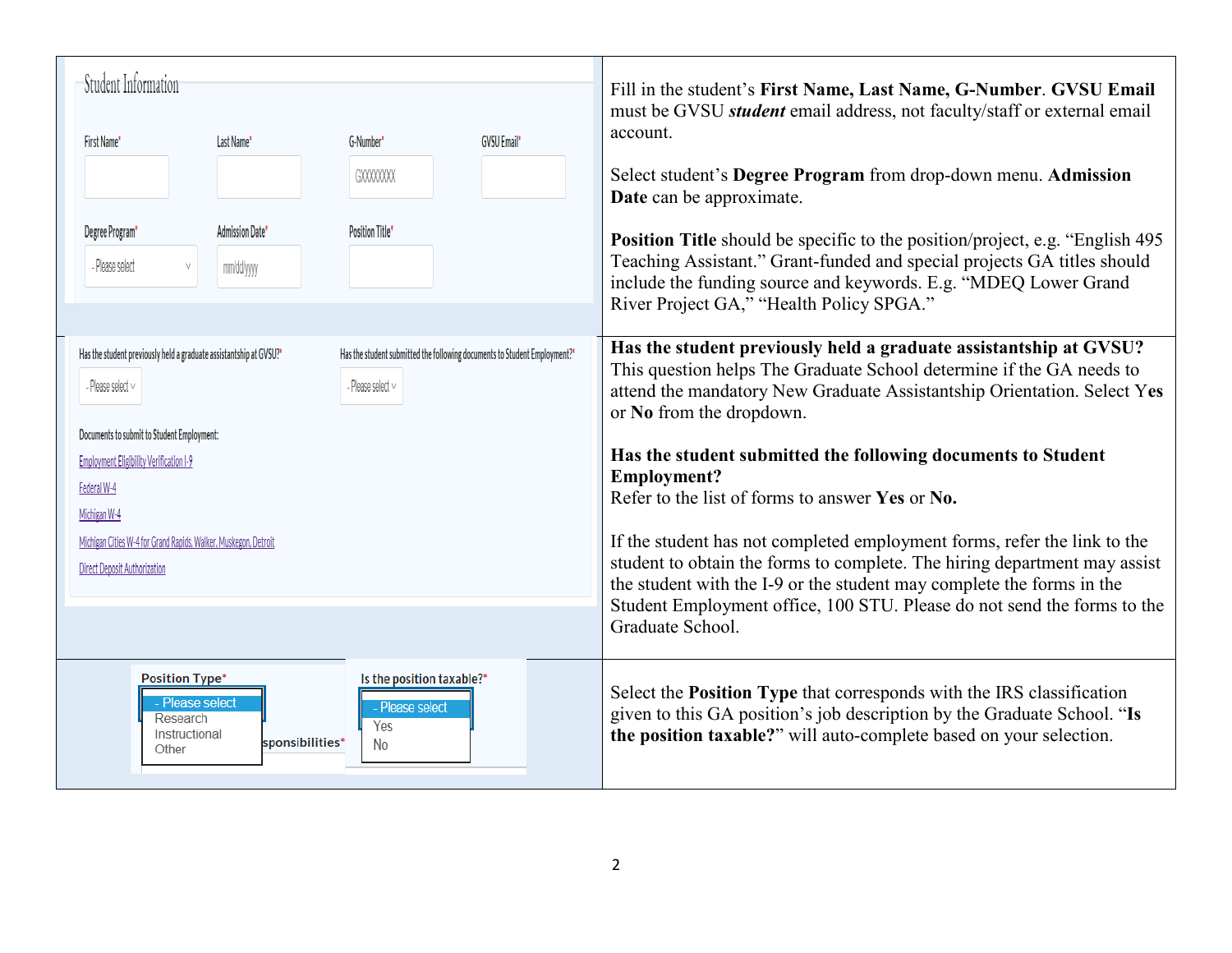| <b>Brief Assignment/Responsibilities*</b>                                                  |                                              |                                                                                                                                                                                                                            |  |
|--------------------------------------------------------------------------------------------|----------------------------------------------|----------------------------------------------------------------------------------------------------------------------------------------------------------------------------------------------------------------------------|--|
|                                                                                            |                                              | Brief Assignment/Responsibilities should be specific to the<br>position/project and include keywords from the GA job description.                                                                                          |  |
| Supervisor's First Name*<br>Supervisor's Last Name*<br>Supervisor's G-Number*<br>GXXXXXXXX | Supervisor's GVSU Email*<br>example@gvsu.edu | The Supervisor listed here should be the person to whom the GA will<br>directly report and who will have oversight of the GA's work and<br>assignments.                                                                    |  |
| Division*<br>College*<br>Hiring Unit*                                                      | <b>Budget Position Number*</b>               | The Division, College, and Hiring Unit are drop-down lists. When you<br>select your division, the College field and the Hiring Unit field will give                                                                        |  |
| - Please select<br>- Please select<br>- Please select                                      | XXXXXX                                       | you a list of units in your division from which to select. If your hiring unit<br>is not listed, please contact the Graduate School and we can add it.                                                                     |  |
|                                                                                            |                                              | The Budget Position Number is assigned by the Budget Office. You can<br>look up the Budget Position Number yourself by clicking on the<br>magnifying glass icon.                                                           |  |
| <b>Residential Status*</b><br>- Please select<br>$\checkmark$                              |                                              | Residential Status provides three options. Please use the correct resident<br>status found in Banner, under Faculty and Advisors, Student Records<br>Menu, View Student Major and Advisor Information.                     |  |
| Tuition Covered by*<br><b>FOAP</b> for Tuition                                             | <b>FOAP for Stipend*</b>                     | Tuition Covered by: Financial Aid covers base-budget positions.<br>Financial Aid (grant match) refers to positions with externally funded<br>stipends and university-funded tuition. If you select this option, please see |  |
| - Please select<br>XXXXXX-XXXXX-XXXX-XXX                                                   | XXXXXX-XXXXX-XXXX-XXX                        | the next text box below. Special Projects refers to special projects GAs<br>provided by The Graduate School. Internal Source includes positions                                                                            |  |
|                                                                                            |                                              | that are funded internally but not from the base-budget allocation such as<br>auxiliary or designated funds. External Source refers to positions                                                                           |  |
|                                                                                            |                                              | wherein the tuition is paid by an outside source such as a grant or contract                                                                                                                                               |  |
|                                                                                            |                                              | with an external agency (examples: National Science Foundation,                                                                                                                                                            |  |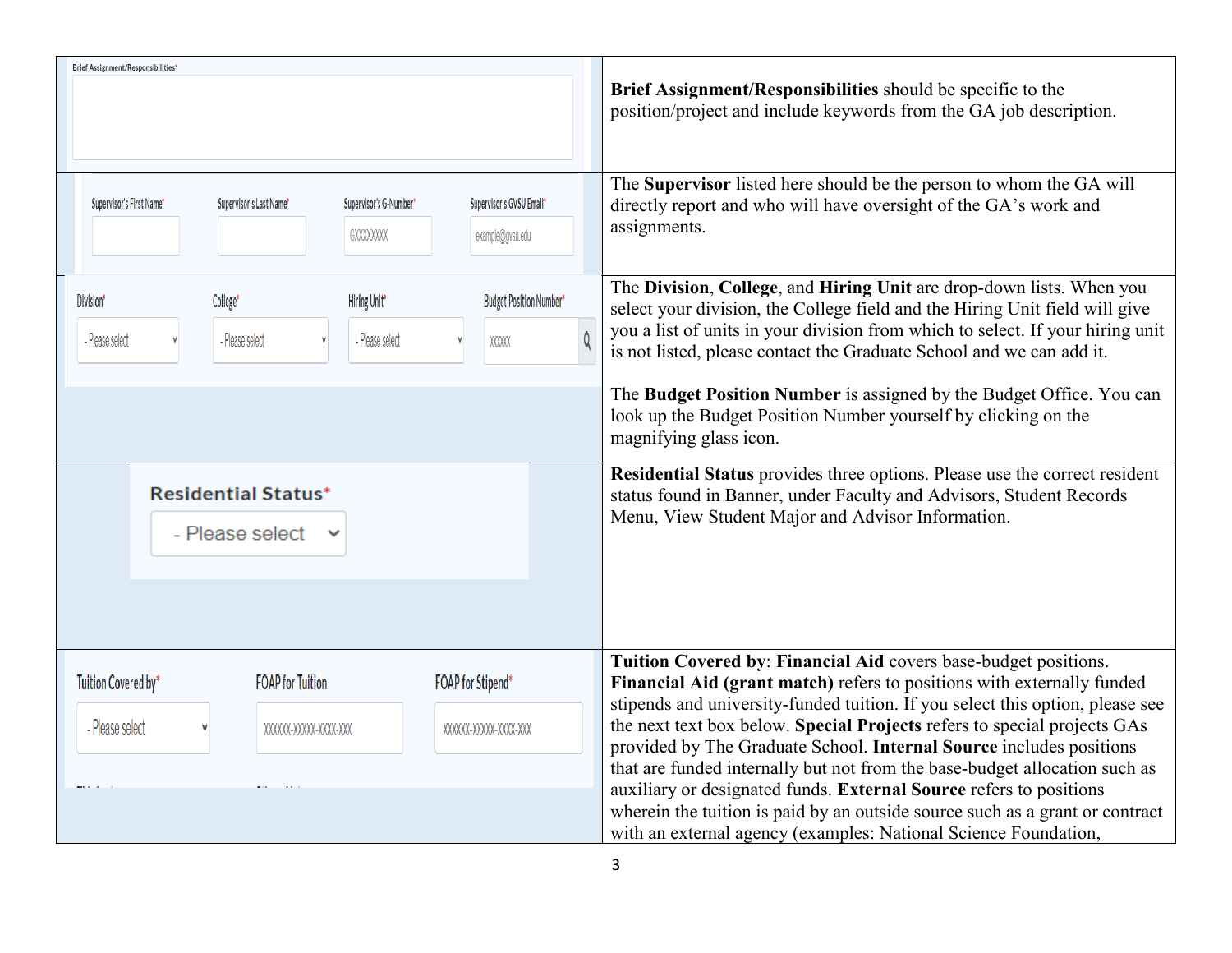|                                                                                                                                                                                                                    | Environmental Protection Agency, Kellogg Foundation, an Intermediate<br>School District.)                                                                                                                                                                                                                                                                                                                                                                                                                                                                                                                                                                                                                                                                           |
|--------------------------------------------------------------------------------------------------------------------------------------------------------------------------------------------------------------------|---------------------------------------------------------------------------------------------------------------------------------------------------------------------------------------------------------------------------------------------------------------------------------------------------------------------------------------------------------------------------------------------------------------------------------------------------------------------------------------------------------------------------------------------------------------------------------------------------------------------------------------------------------------------------------------------------------------------------------------------------------------------|
| Tuition Covered by*<br><b>Grant Match Option*</b><br><b>FOAP for Tuition</b><br>Financial Aid (grant match)<br>FOAP<br>XXXXX-XXXXX-XXXX-XXX                                                                        | Financial Aid (grant match) refers to positions with externally funded<br>stipends and university-funded tuition. If you select this option, a new<br>field will pop up wherein you select either Financial Aid or FOAP. Most<br>of the time, Financial Aid is the appropriate box to select. However,<br>some funding agencies, for their own tracking purposes, ask for the tuition<br>to be charged to the grant first, and then moved to Financial Aid. If you<br>select FOAP, enter your grant match FOAP in the FOAP for Tuition<br>field.                                                                                                                                                                                                                    |
| <b>FOAP for Stipend*</b><br>XXXXXX-XXXXX-XXXX-XXX                                                                                                                                                                  | Enter the FOAP for Stipend. If this is a base-funded position, you would<br>likely use your unit's general fund from which you normally pay student<br>wages. Please check with your unit head or PSS staff if you are unsure<br>what FOAP to use to pay your GA's stipend. If this position is externally<br>funded, you may contact your grant accountant for assistance.                                                                                                                                                                                                                                                                                                                                                                                         |
| Terms of this Appointment*<br>This is a*<br>Stipend is*<br>$\hat{\mathbf{S}}$<br>- Please select v<br>- Please select<br>/Semester<br><b>End Date</b><br><b>Start Date</b><br><b>GA ID Number</b><br>8-1-1-F-1-1-1 | Select the Terms of Appointment, which can vary by the Appointment<br>Form Type that you chose at the top of the web page. The drop-down<br>menu may include: Academic Year, Fall Only, Winter Only, Spring-<br>Summer Only, and Exception*.<br>This is a: Select either Half Assistantship or Full Assistantship.<br>Start Date/End Date: these fields will auto-complete based on the<br>Terms of Appointment selected.<br>Enter the Stipend amount per semester.<br>*Exception: An Exception Form will need to be completed if the GA's<br>start/end dates are different than the auto-complete dates. Contact The<br>Graduate School to request an Exception Form.<br>The GA ID Number will auto-generate based on the selections you make<br>on the form.<br>4 |